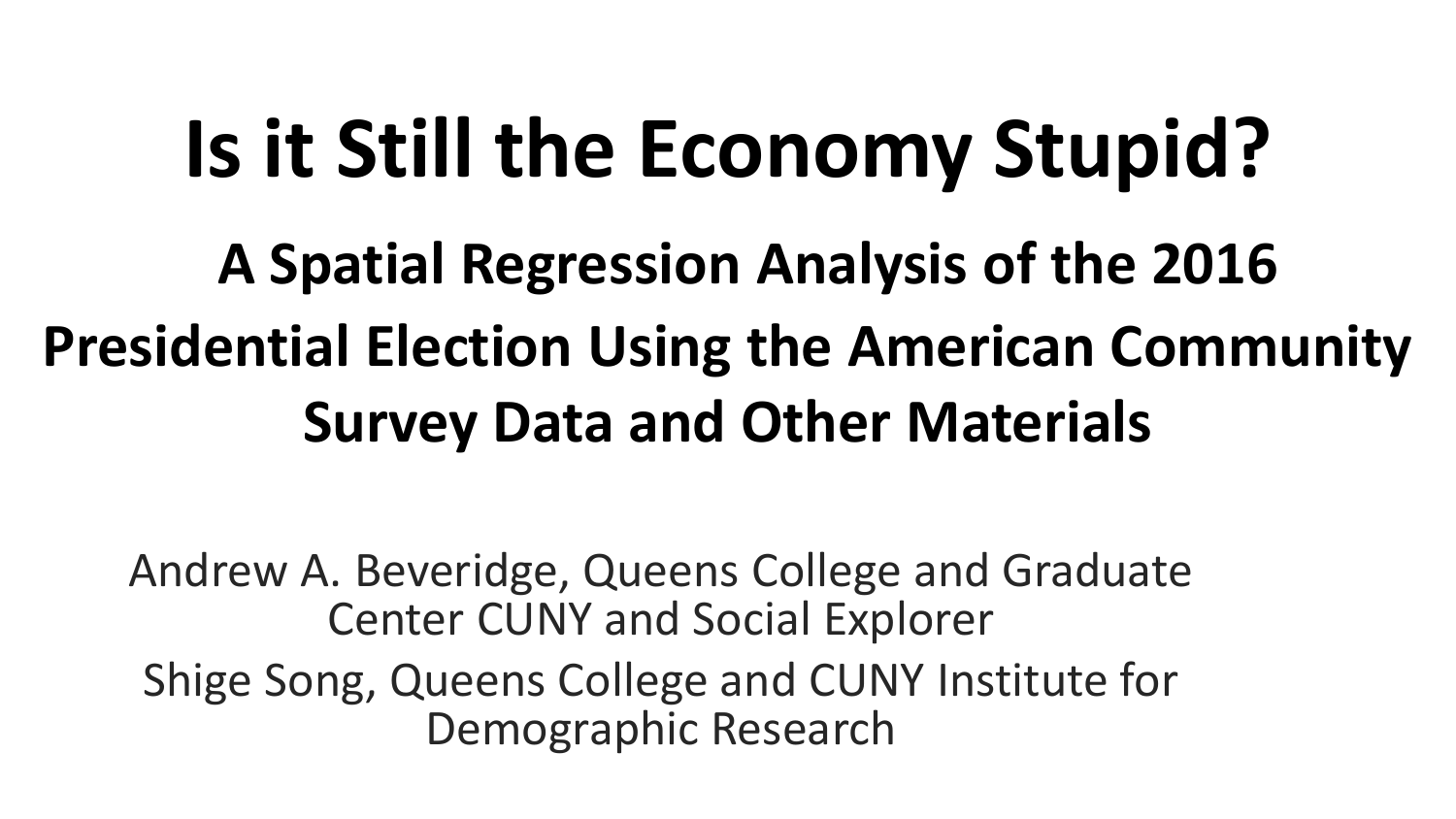### **Unexpected Victor Led to Many Hypotheses**

- Decline of the White Working Class
	- Decline of Rural Economy (e.g., coal)
	- Rising Mortality Rates of Whites or White Males
	- Opioid and other Drug Use
- Racism and Sexism
- Weak Campaign of Clinton in Some Swing and "Blue Wall" **States** 
	- Too Much Emphasis on Identity Politics (Gender, LGBT, Minorities)
	- Not Enough Emphasis on Issues Affecting Economy
	- Revolt of the Bernie Bros
- Targeted Social Media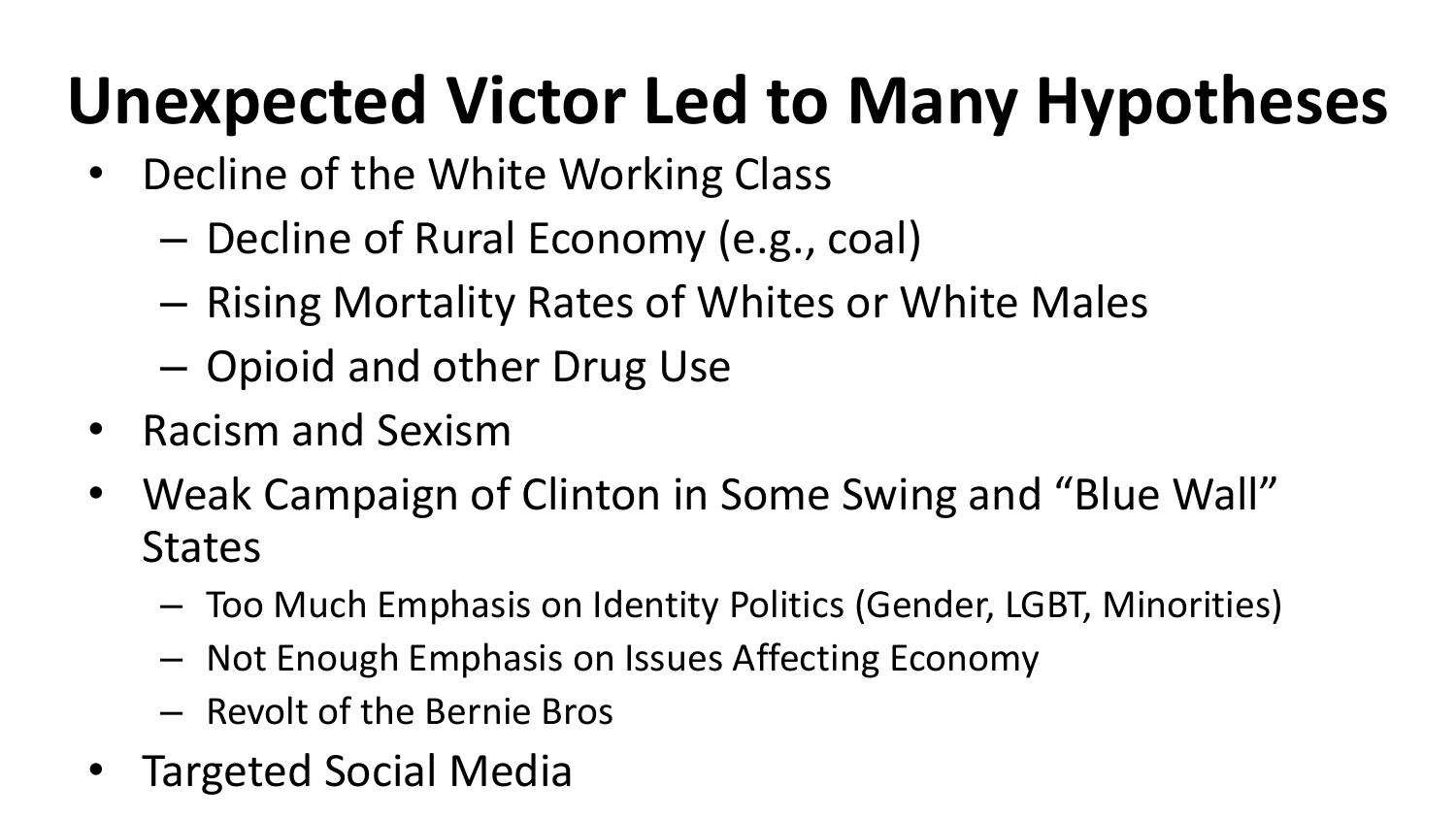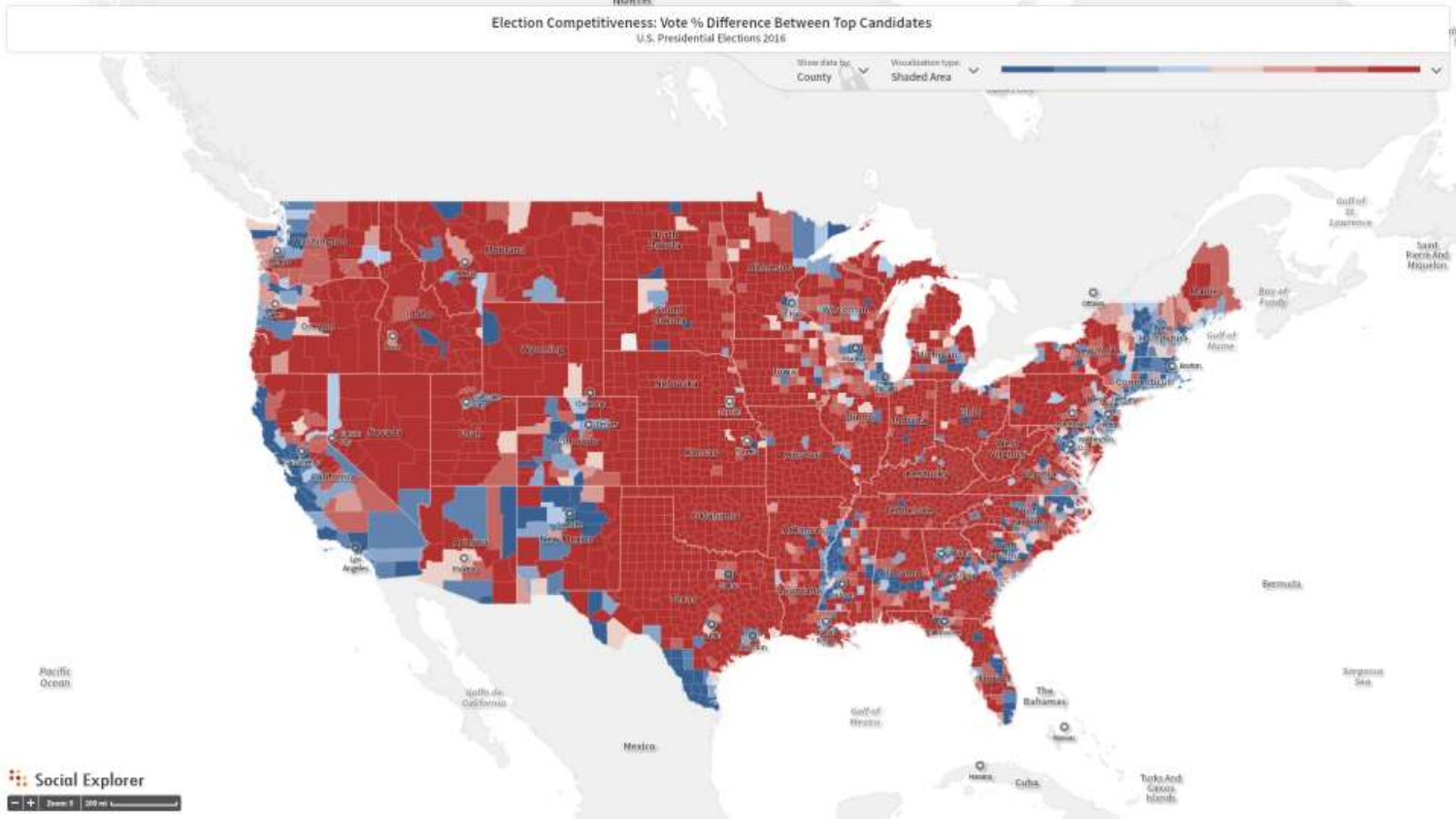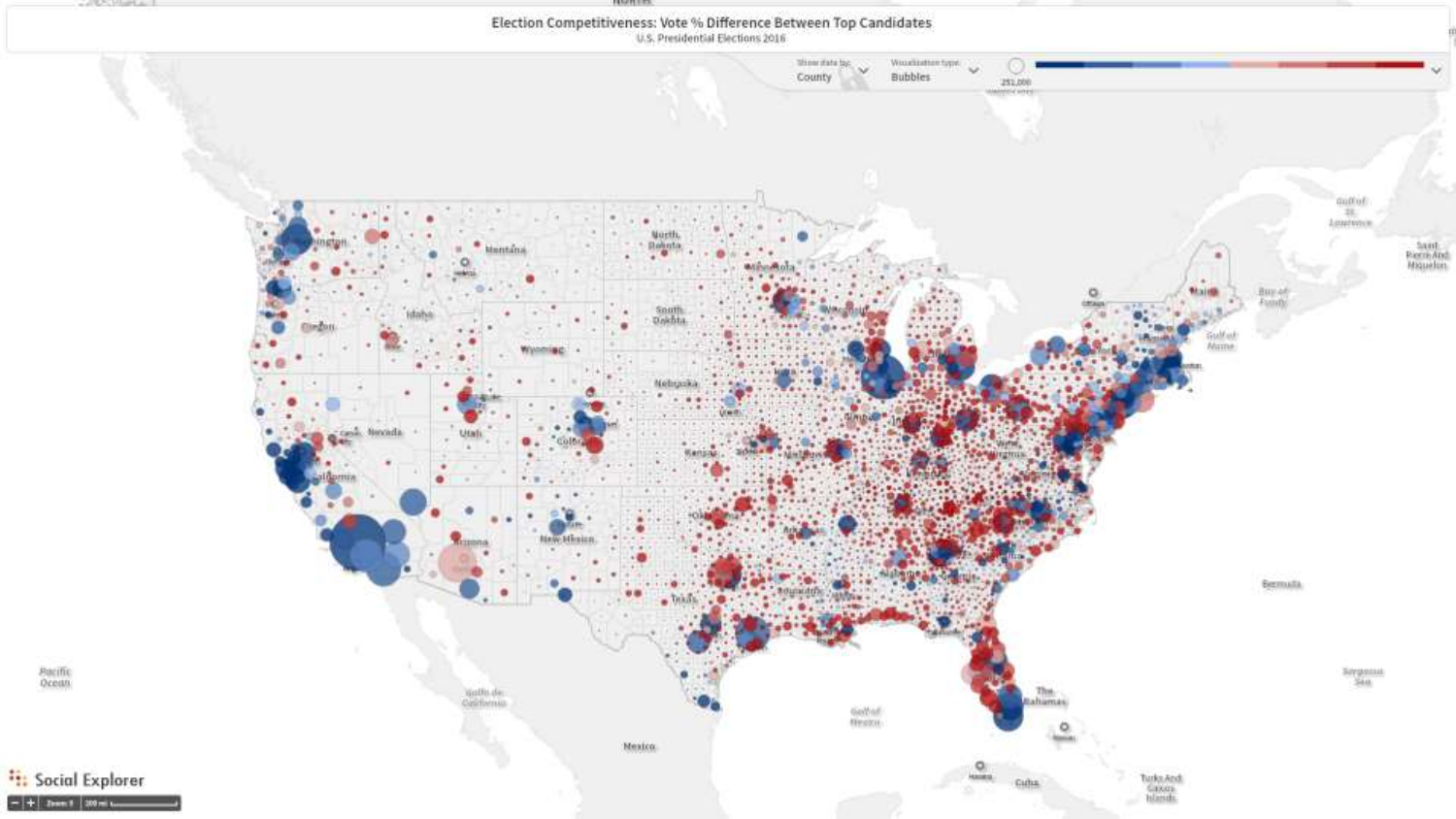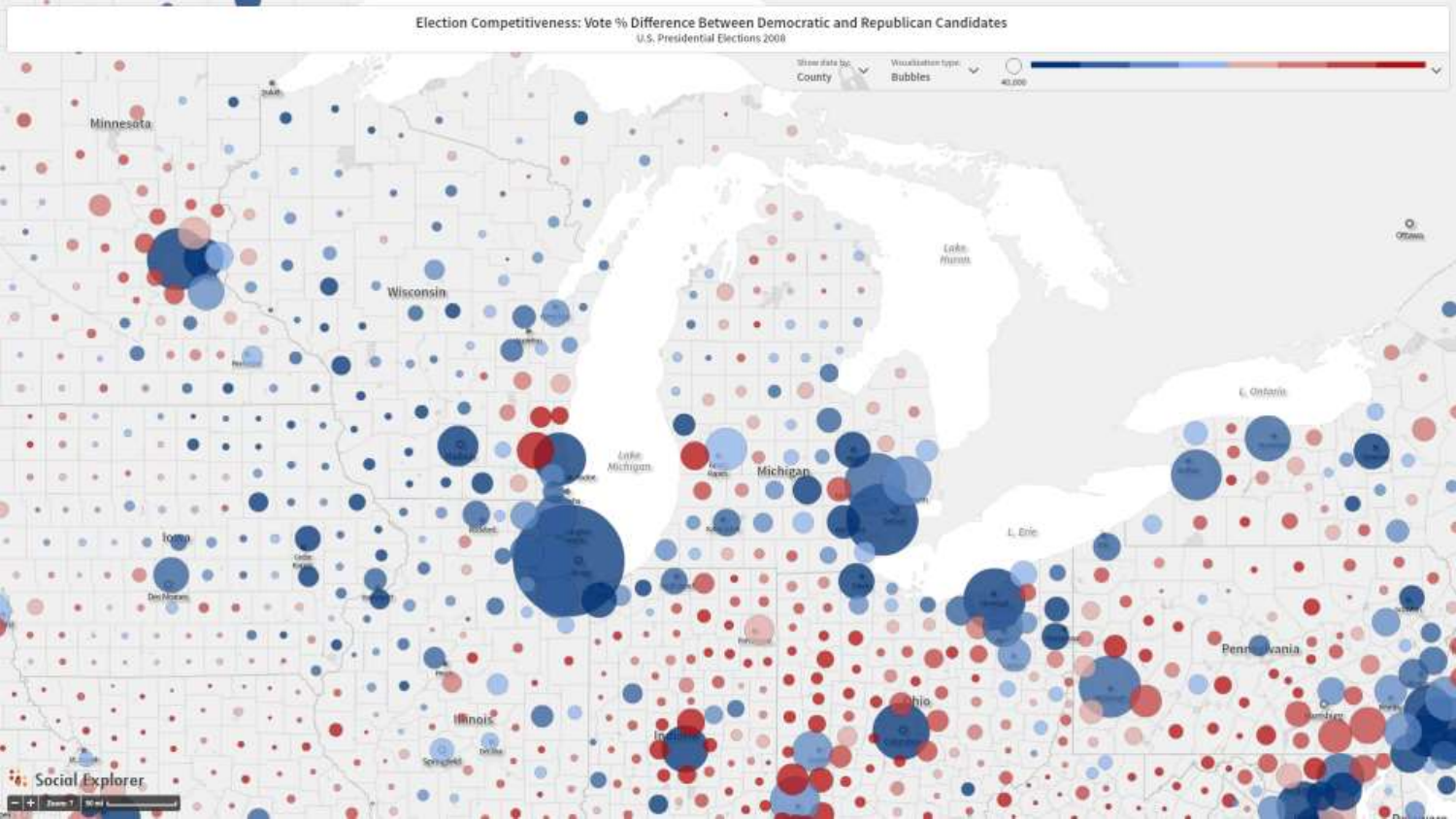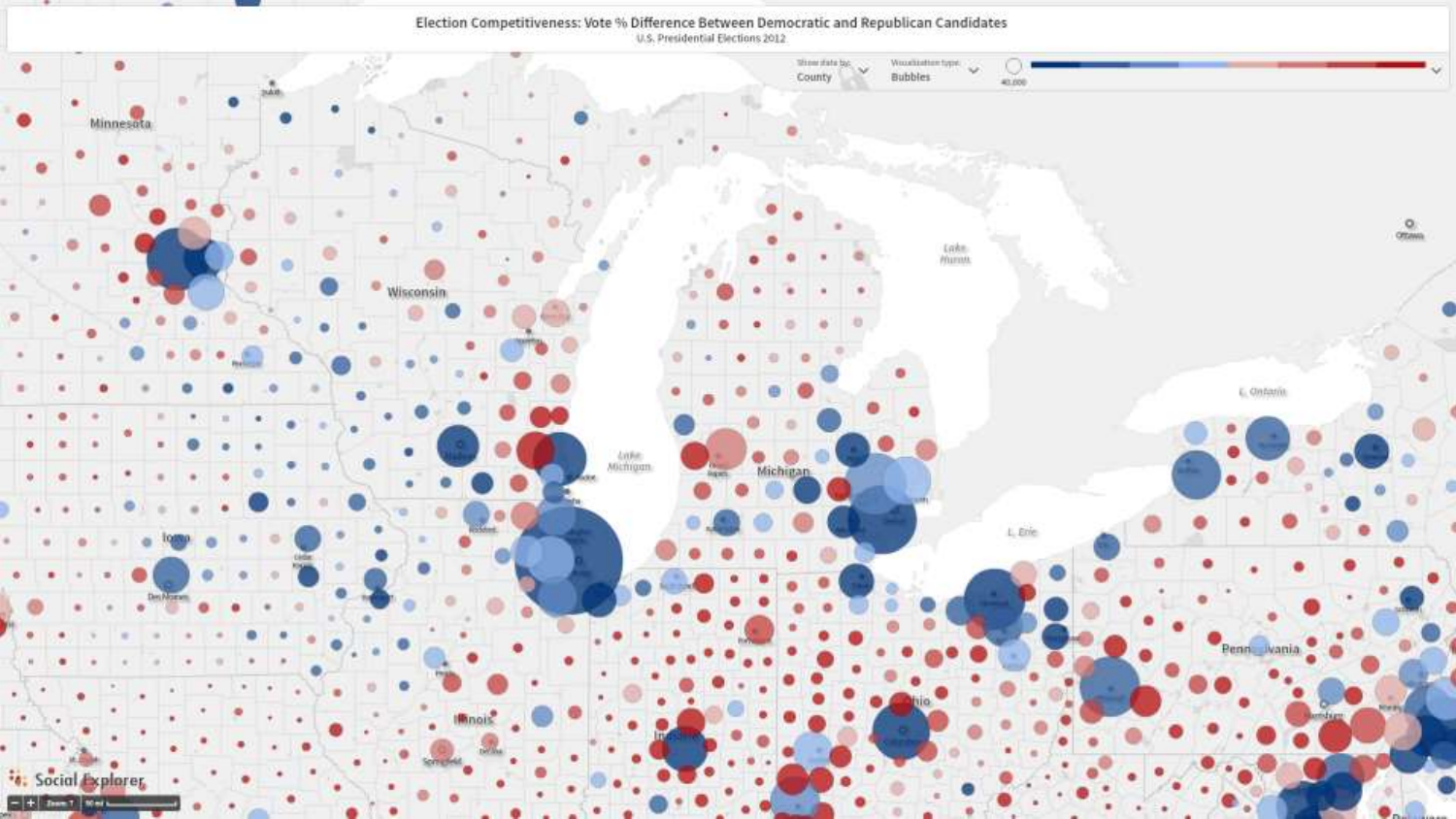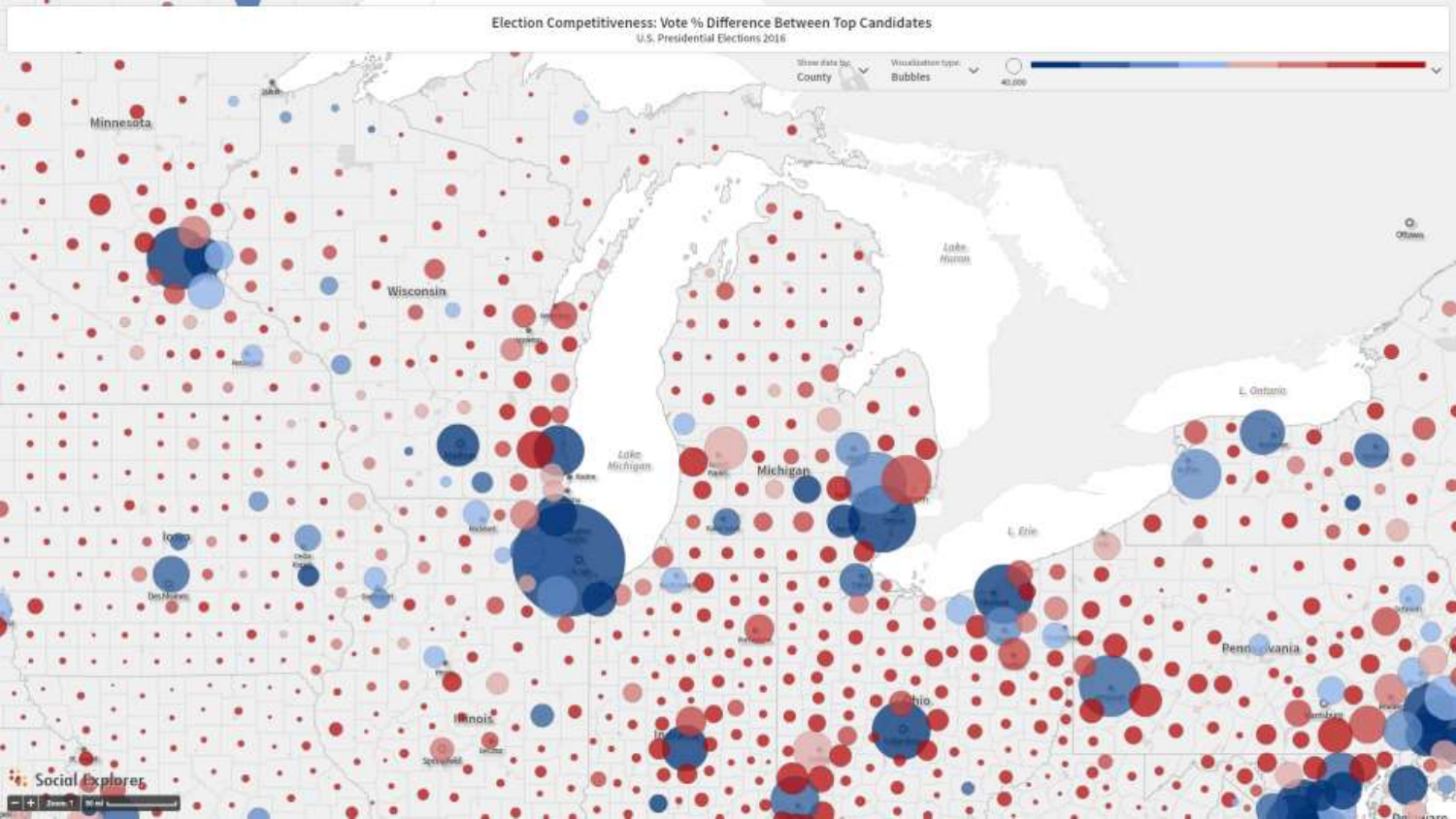### Modelling the Election Using ACS and Voting Data

- Since the ACS is released yearly it is a better proxy for the demographic of a given area
- The file prepared by the Census Redistricting Office for Citizen of Voting Age Population very helpful
- The many social and demographic variables make it possible to test a variety of hypotheses
- The only drawback is vintage. We use the 2011 to 2015 (which centers on 2013) for demographics.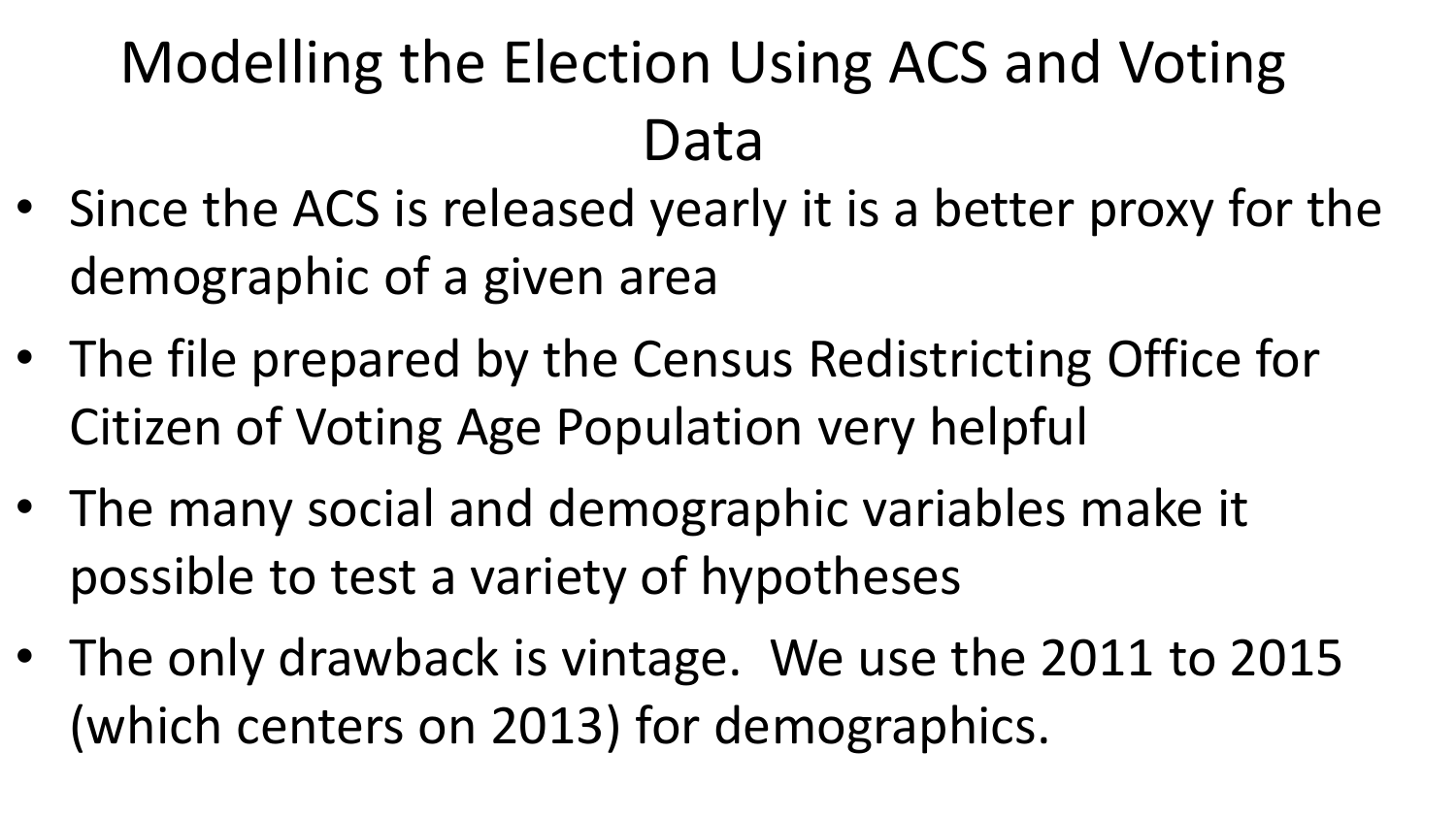## Preliminary Analysis of Election at the County Level—Using Spatial Regression

- Much Analysis of the 2016 and earlier elections uses simple comparisons of some factors with turnout and vote in various areas (often states or counties)
- Here we report a spatial regression analysis (at the county level) of the Trump victory, as a first step towards a more nuanced analysis
- Here we will compare the difference in results based upon a ordinary least squares regression and a spatial regression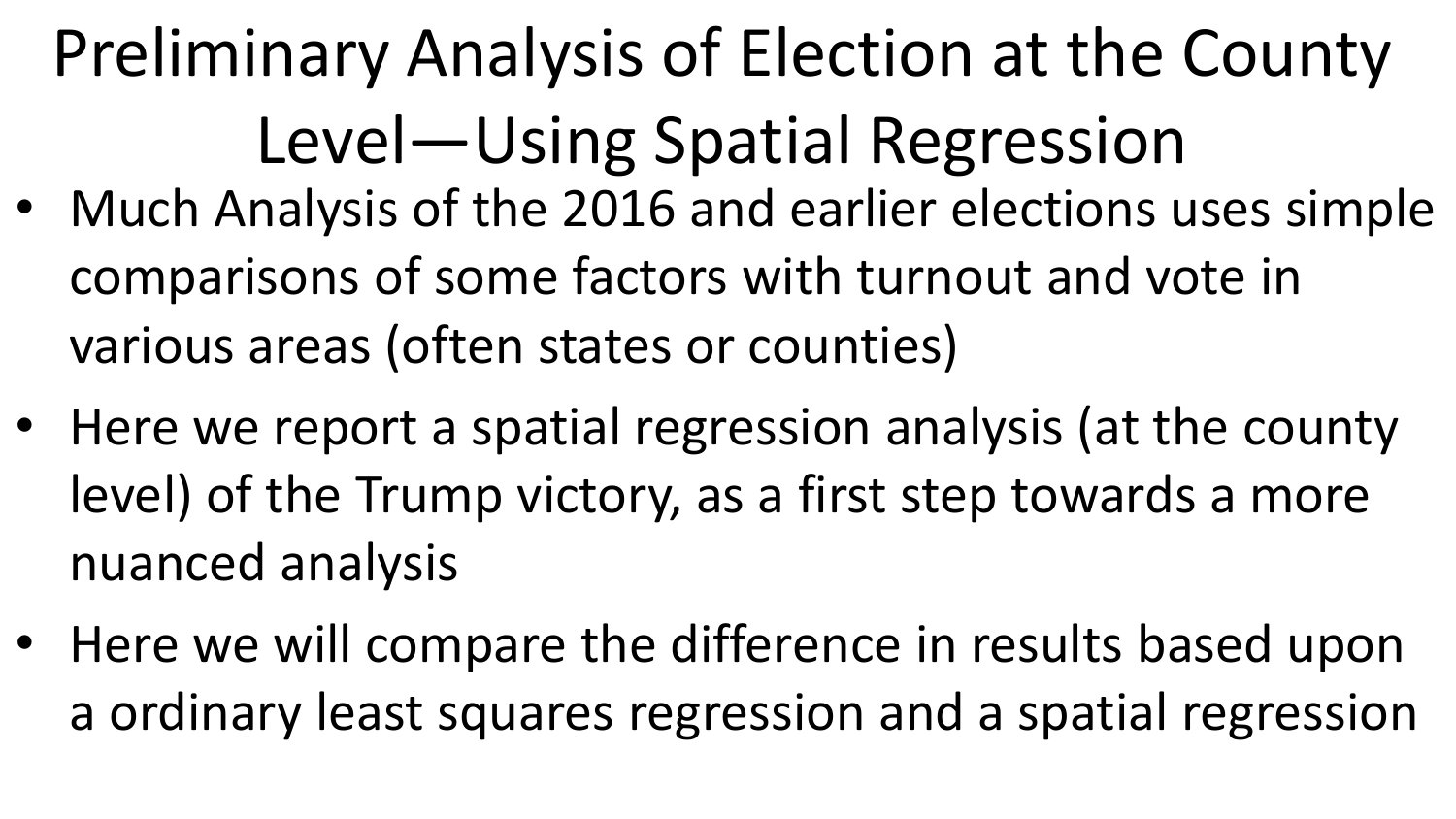Major Hypotheses and Assertions about the Election

- Trump's victory revolved around shifting six states from Obama's win in 2012 (Iowa, Wisconsin, Michigan, Ohio, Pennsylvania, and Florida)
- Common assertion is that it is non-college educated white men, who turned the tide
- This is seen as related to economic distress of such whites
- Here we test this for the all US counties
- We use both an Ordinary Least Squares and Spatial Error Regression Model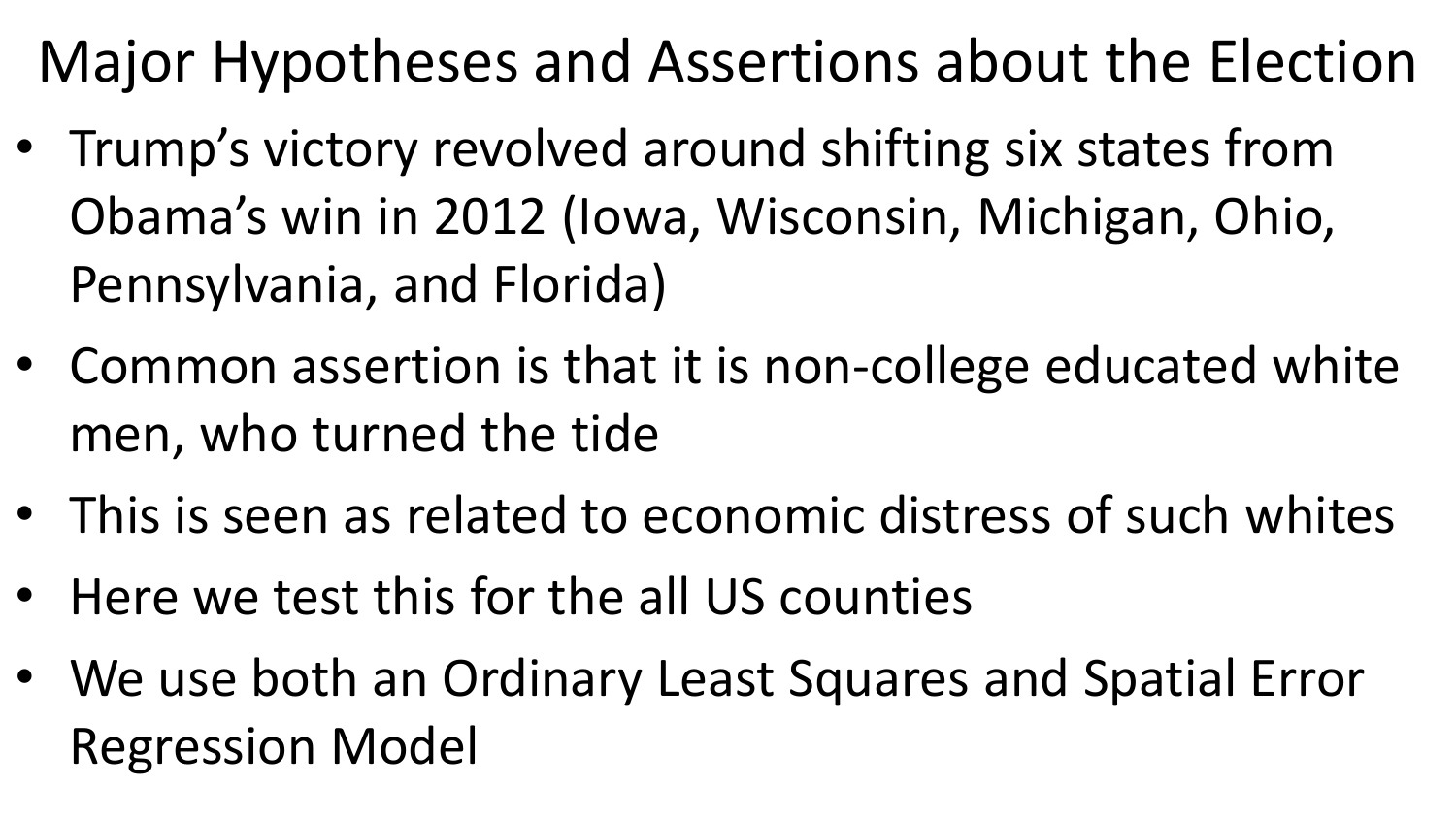| <b>Voting for Trump (Model 1)</b>       |                         |                                |
|-----------------------------------------|-------------------------|--------------------------------|
|                                         | <b>OLS</b>              | <b>Spatial</b><br><b>Error</b> |
| <b>Proportion white</b>                 | $0.882***$              | $0.880***$                     |
|                                         | $-0.019$                | $-0.018$                       |
| <b>Proportion black</b>                 | $0.392***$              | $0.059*$                       |
|                                         | $-0.023$                | $-0.024$                       |
| <b>Proportion male</b>                  | $1.442***$              | $0.966***$                     |
|                                         | $-0.156$                | $-0.107$                       |
| Proportion no college education         | $0.634***$              | $0.429***$                     |
|                                         | $-0.022$                | $-0.019$                       |
| <b>Proportion unemployed</b>            | $-0.644***$             | $-0.231**$                     |
|                                         | $-0.088$                | $-0.087$                       |
| <b>Proportion voting age population</b> | $-0.748***$             | $-0.485***$                    |
|                                         | $-0.066$                | $-0.056$                       |
| <b>Constant</b>                         | $-0.582***$             | $-0.500***$                    |
|                                         | $-0.095$                | $-0.063$                       |
| <b>Observations</b>                     | 3,107                   | 3,107                          |
| Note:                                   | p<0.05; p<0.01; p<0.001 |                                |

┑.

Е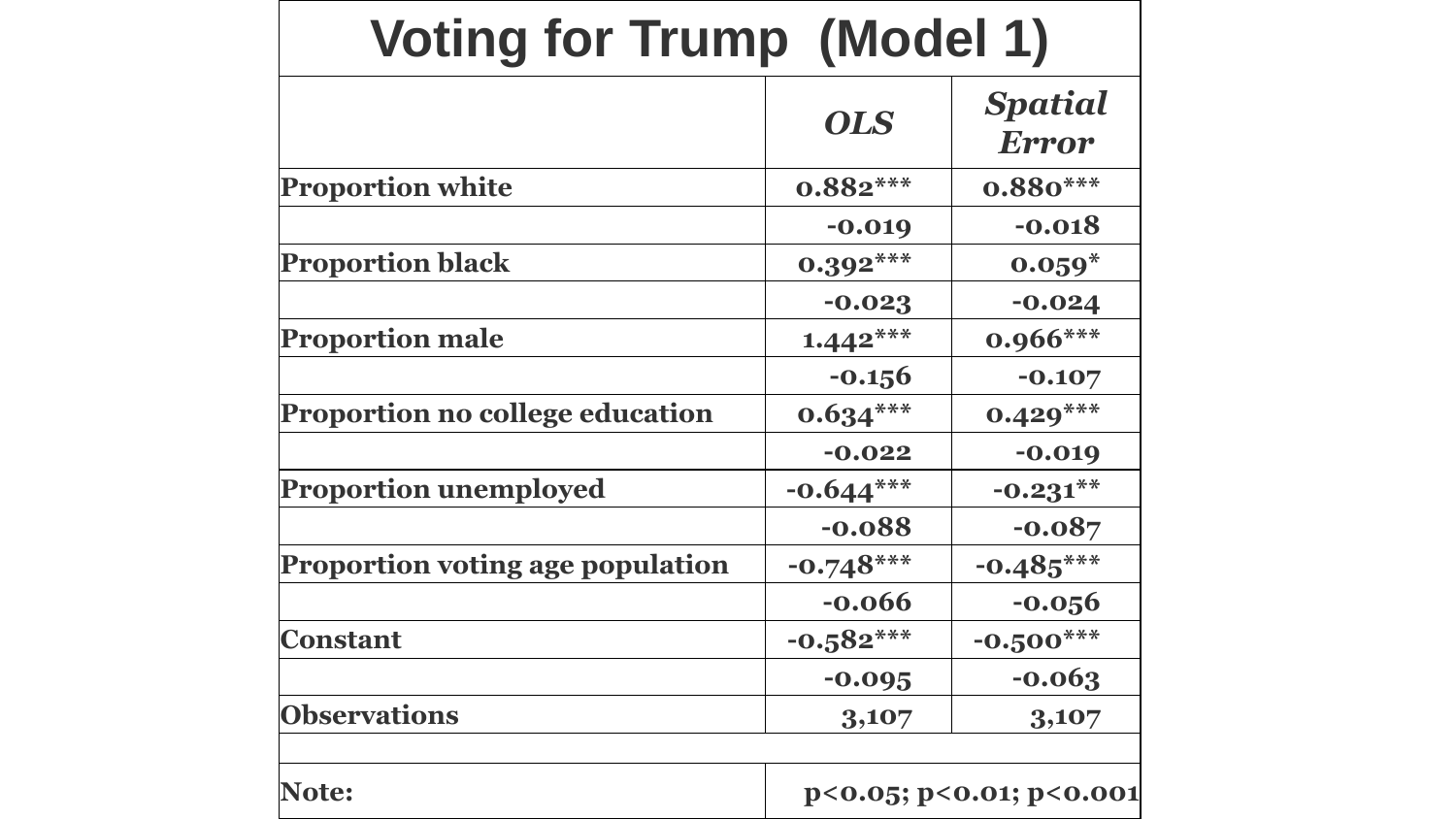#### **Comparison of OLS and Spatial Regression Model 1**



#### **OLS Spatial**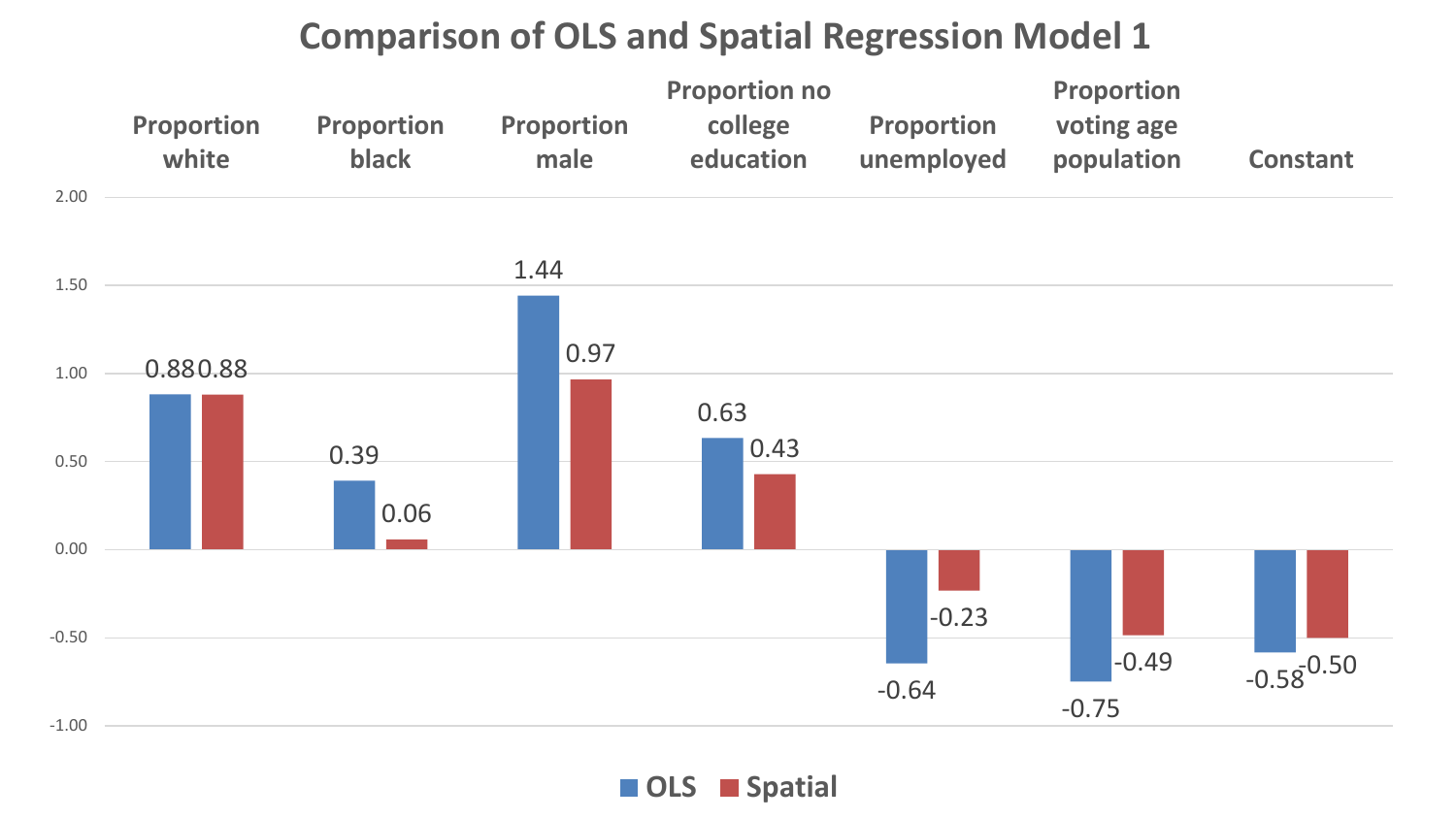| <b>Voting for Trump (Model 2)</b>        |                                 |                         |
|------------------------------------------|---------------------------------|-------------------------|
|                                          | <b>OLS</b>                      | Spatial<br><b>Error</b> |
| <b>Proportion white</b>                  | $0.937***$                      | $0.897***$              |
|                                          | $-0.019$                        | $-0.018$                |
| <b>Proportion black</b>                  | $0.403***$                      | $0.068**$               |
|                                          | $-0.025$                        | $-0.024$                |
| <b>Proportion male</b>                   | $1.582***$                      | $1.162***$              |
|                                          | $-0.166$                        | $-0.112$                |
| Proportion no college education (male)   | $0.242***$                      | 0.01                    |
|                                          | $-0.069$                        | $-0.052$                |
| Proportion no college education (female) | $0.316***$                      | $0.391***$              |
|                                          | $-0.08$                         | $-0.061$                |
| <b>Proportion unemployed (white)</b>     | 0.026                           | $0.285**$               |
|                                          | $-0.096$                        | $-0.09$                 |
| <b>Proportion voting age population</b>  | $-0.804***$                     | $-0.484***$             |
|                                          | $-0.095$                        | $-0.063$                |
| <b>Constant</b>                          | $-0.679***$                     | $-0.641***$             |
|                                          | $-0.102$                        | $-0.068$                |
| <b>Observations</b>                      | 3,107                           | 3,107                   |
| Note:                                    | $p<0.05$ ; $p<0.01$ ; $p<0.001$ |                         |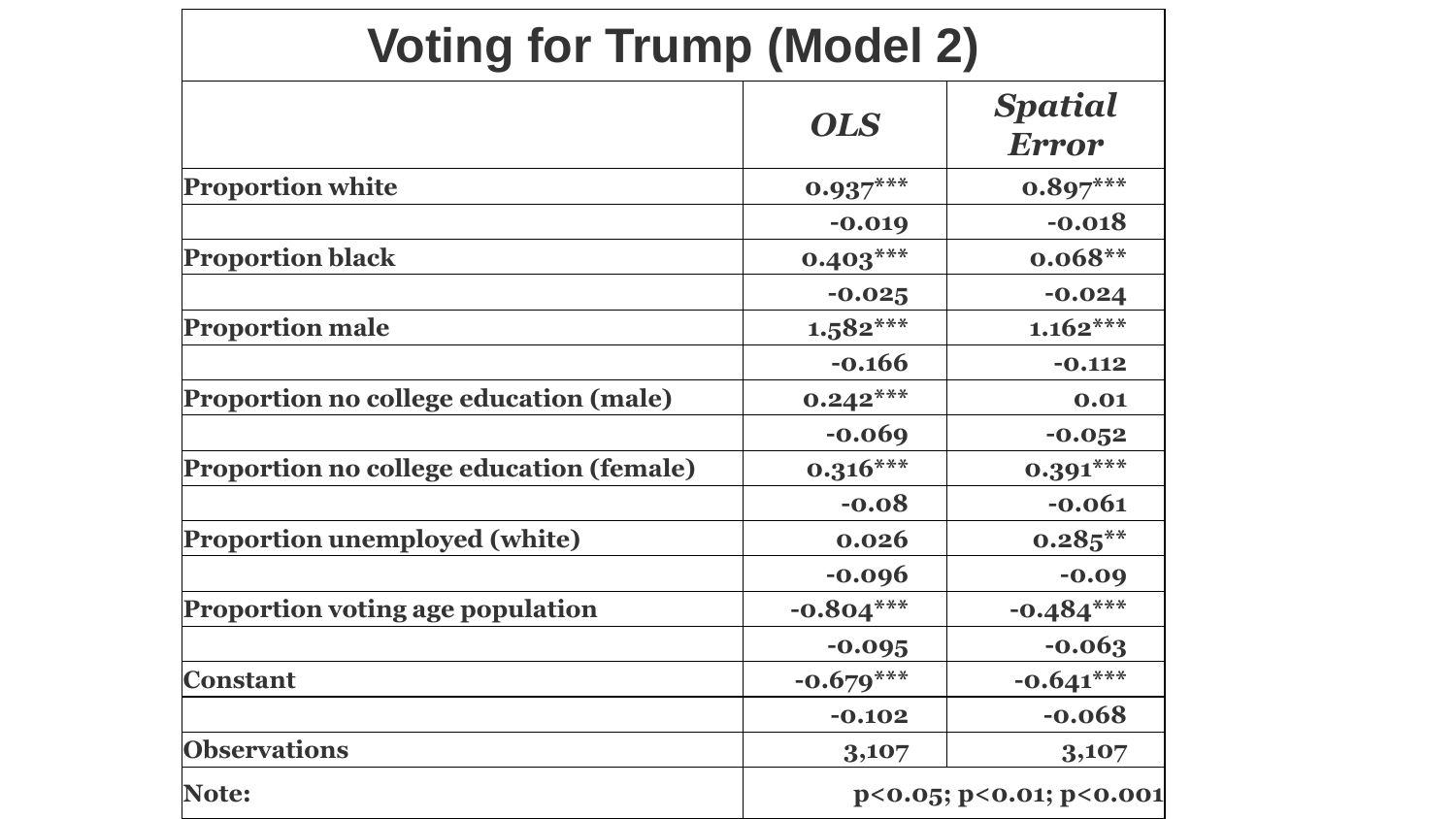### **Comparison of OLS and Spatial Regression Model 2**



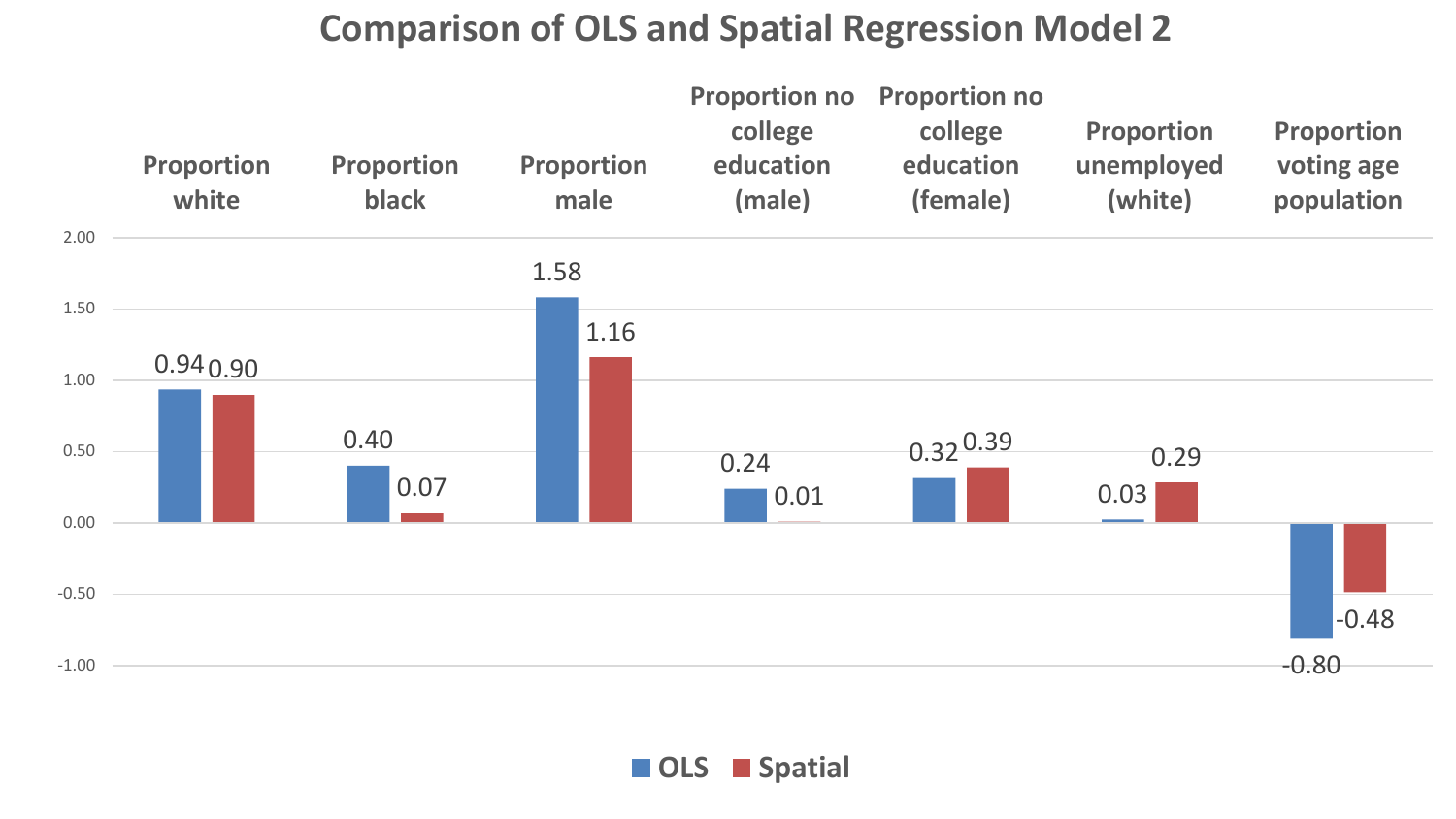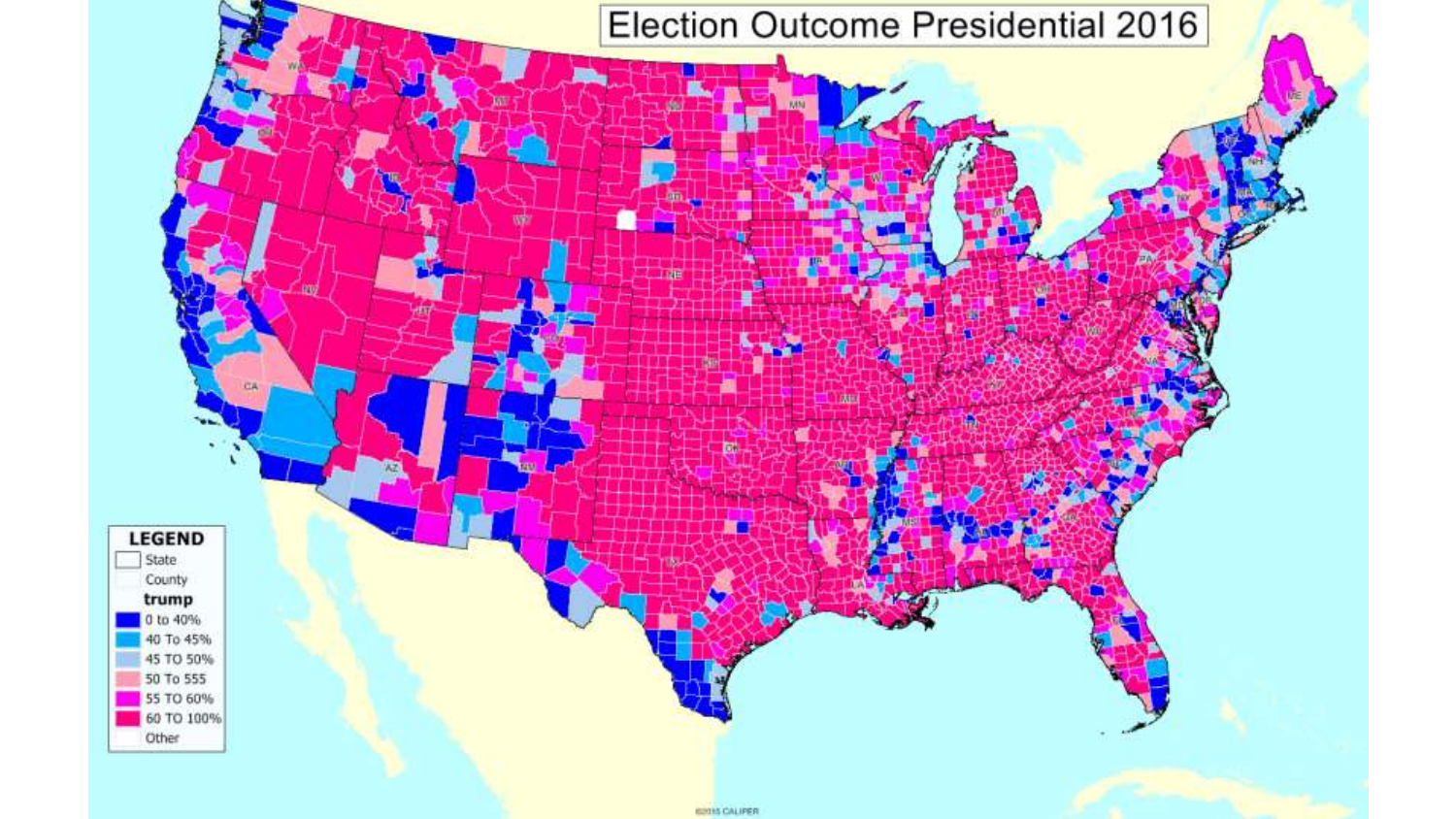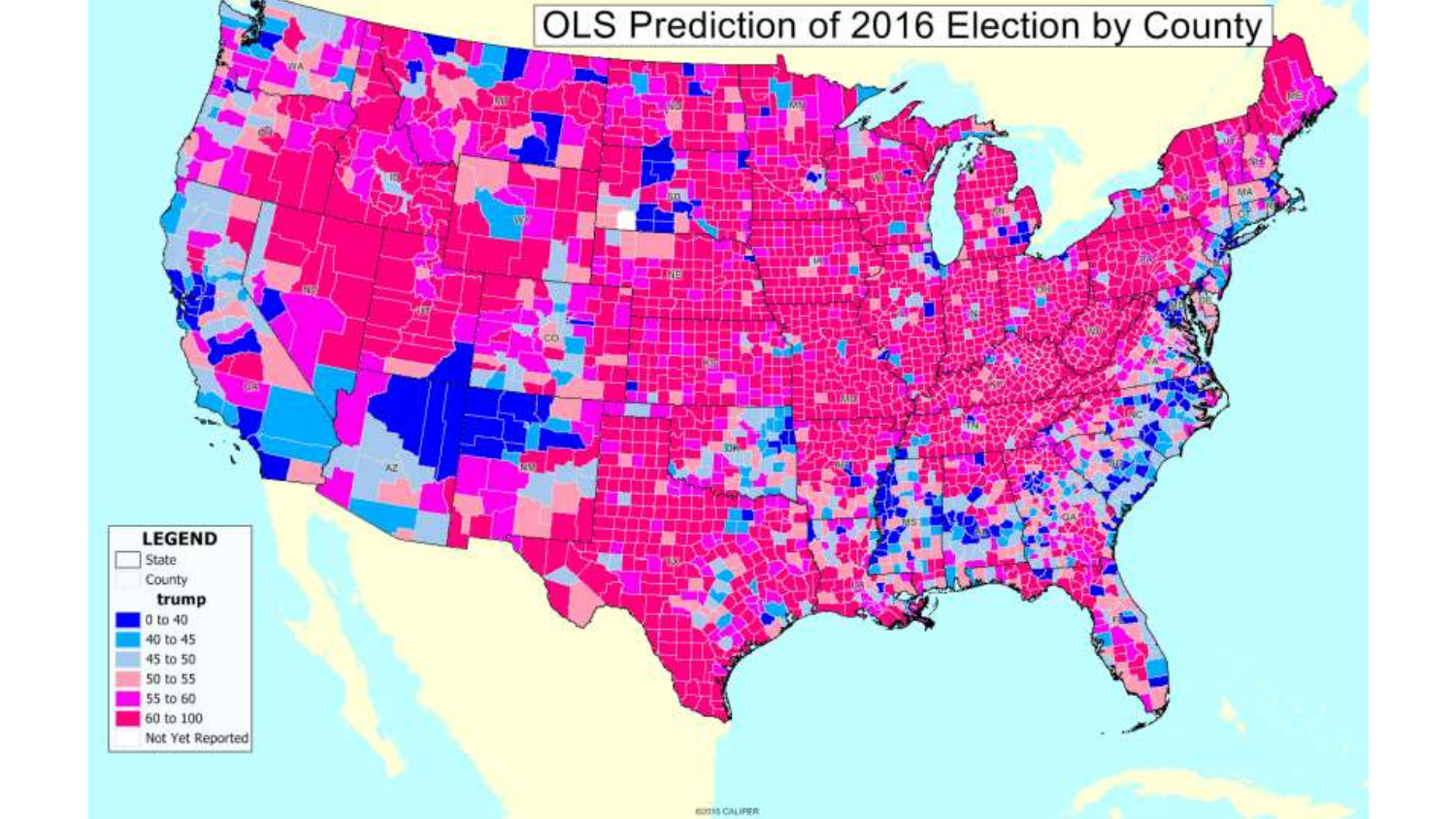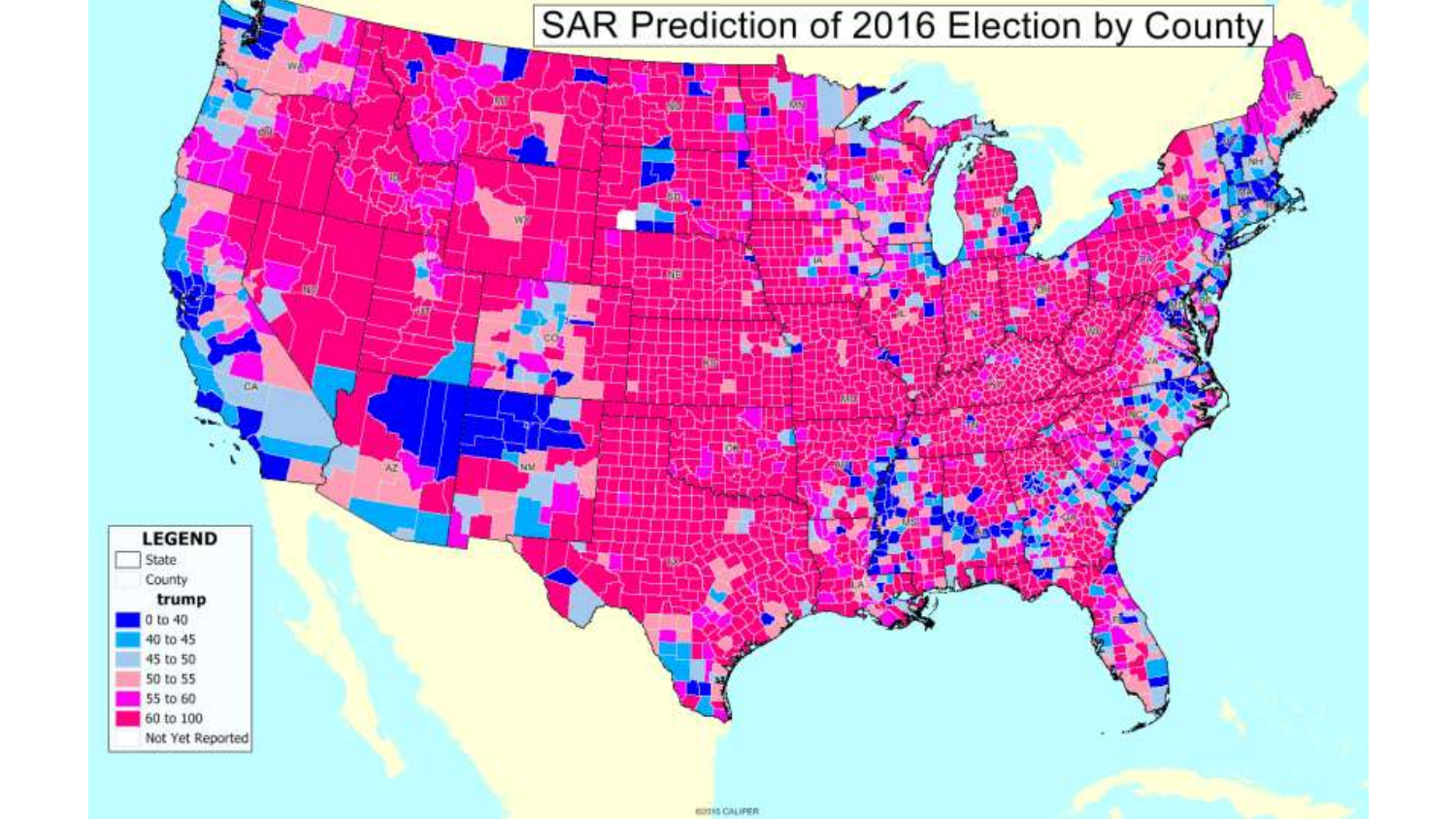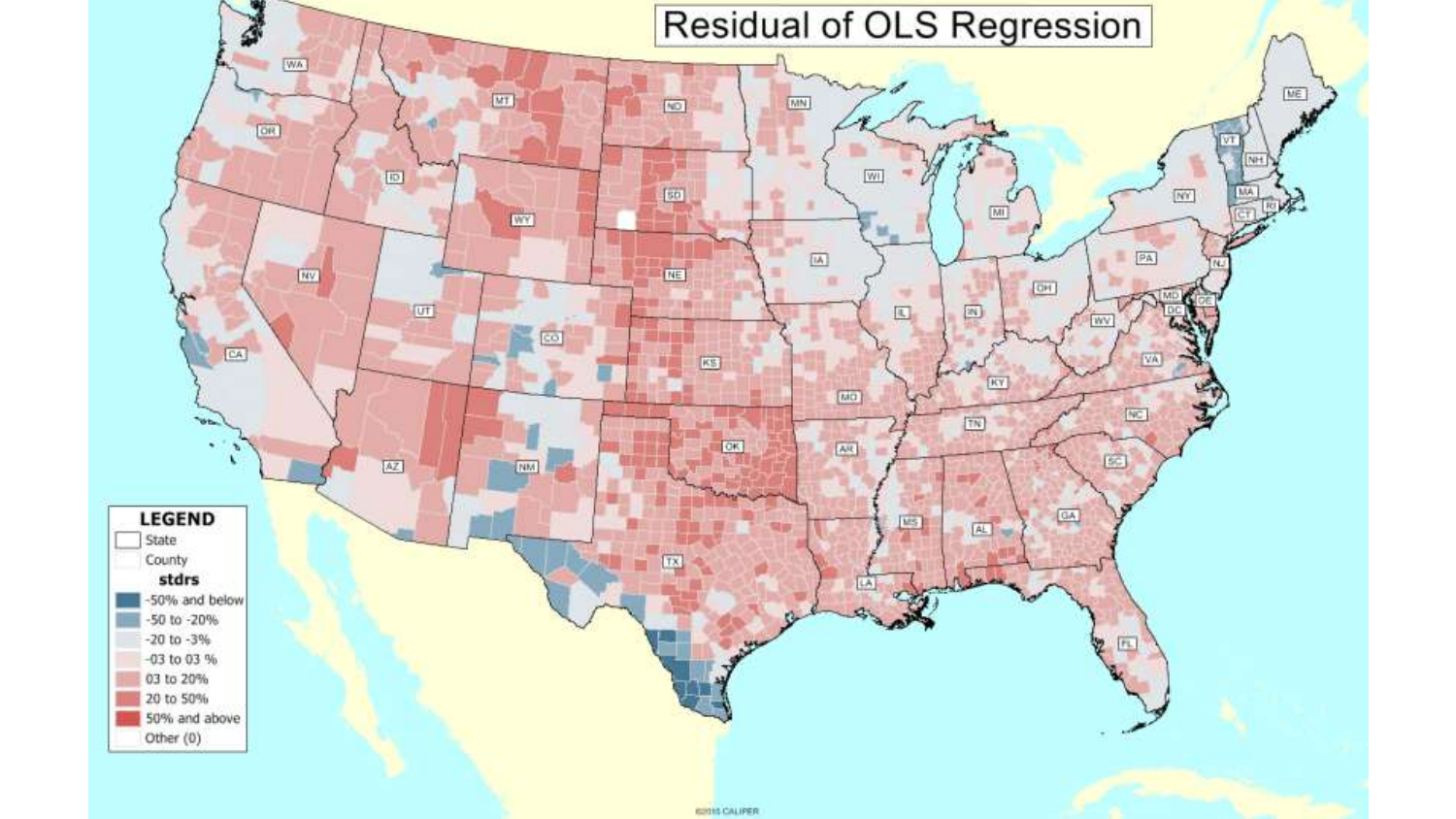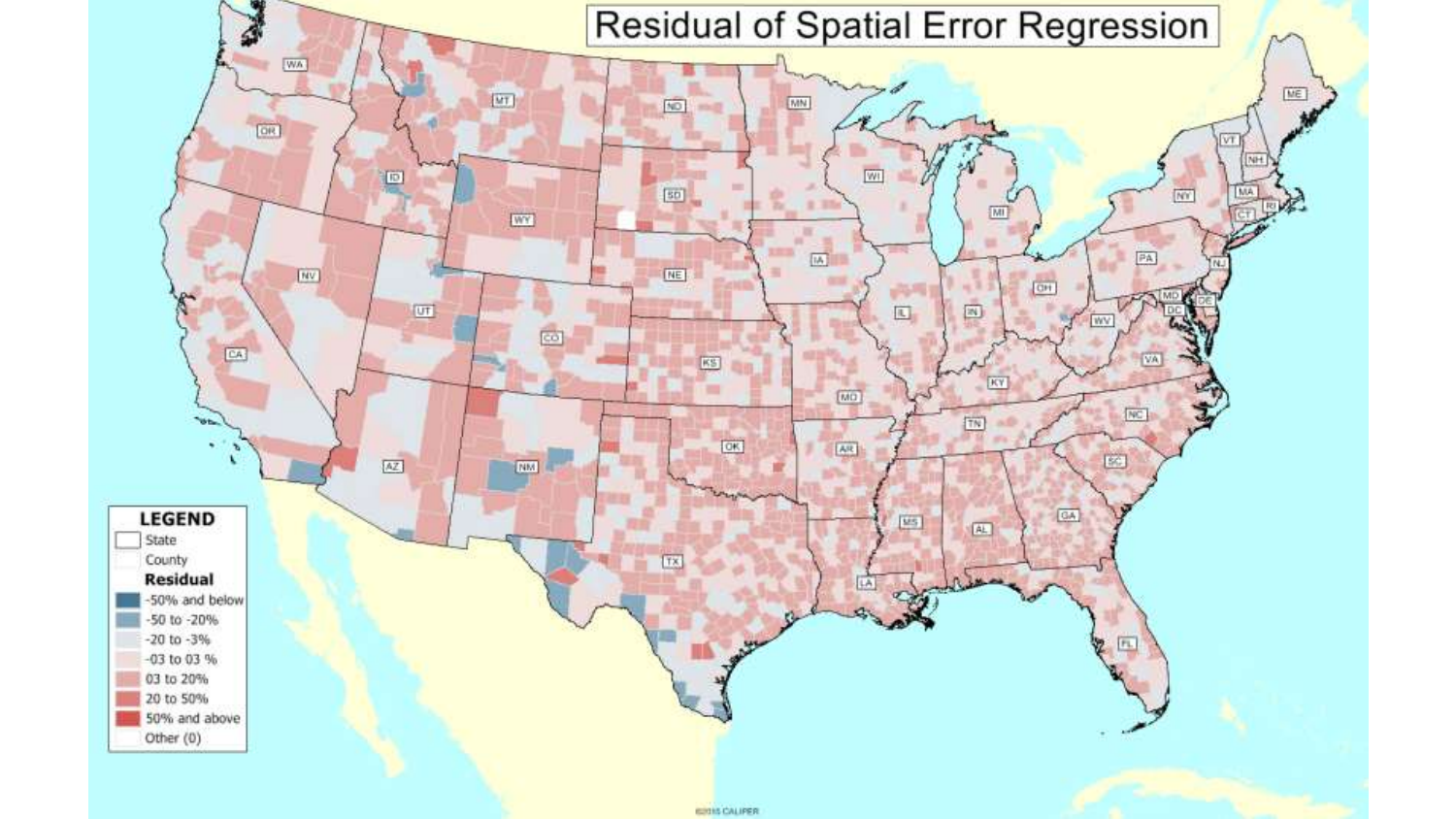# Results of this Preliminary Analysis

- There is a strong spatial association of voting in the election, beyond the simple OLS results
- There is a strong relationship of proportion white on voting for Trump
- There is no association with the proportion of non-college white males, rather the association is with non-college white females
- The association of unemployment among whites is strong